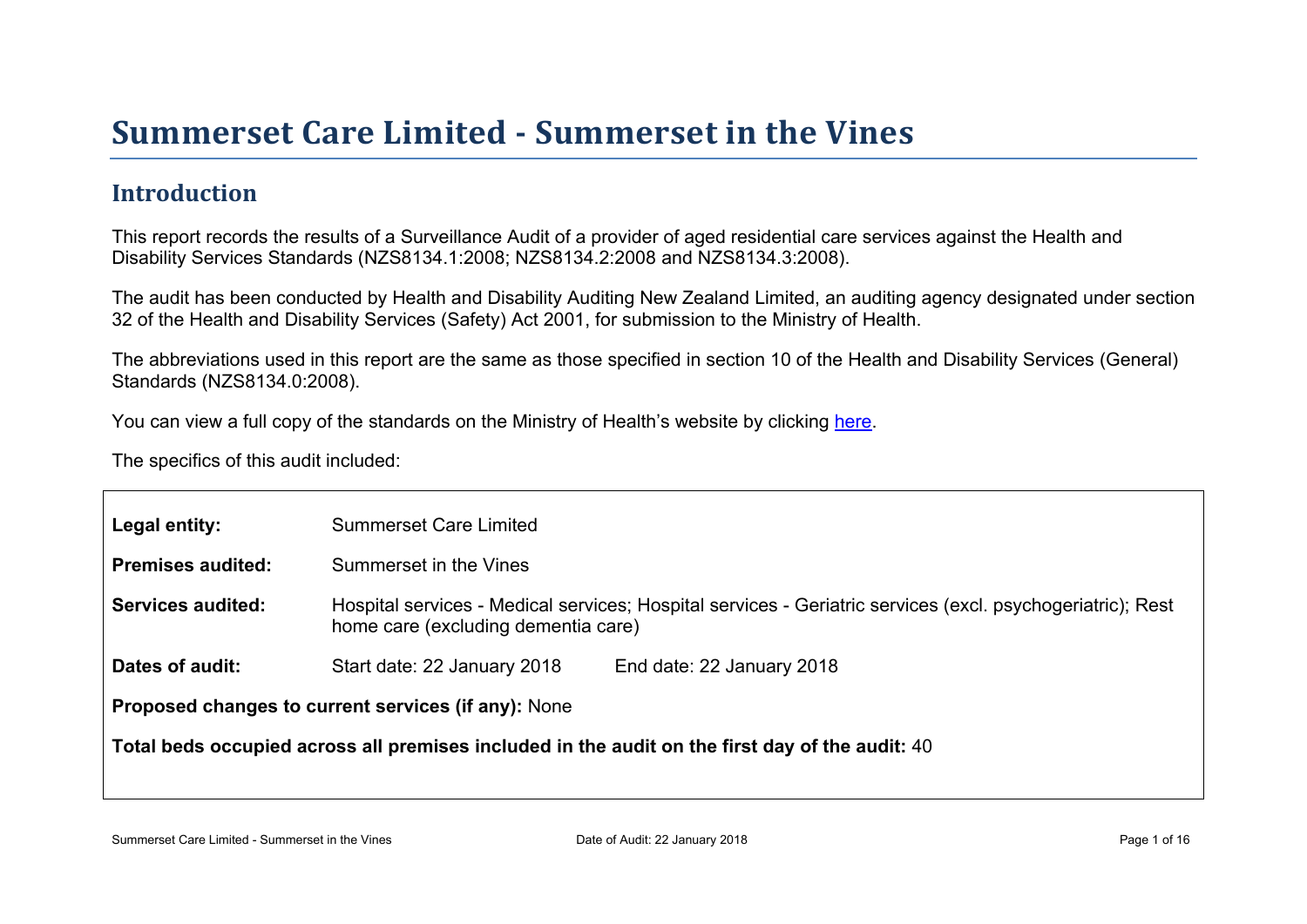# **Executive summary of the audit**

### **Introduction**

This section contains a summary of the auditors' findings for this audit. The information is grouped into the six outcome areas contained within the Health and Disability Services Standards:

- consumer rights
- organisational management
- continuum of service delivery (the provision of services)
- safe and appropriate environment
- restraint minimisation and safe practice
- infection prevention and control.

As well as auditors' written summary, indicators are included that highlight the provider's attainment against the standards in each of the outcome areas. The following table provides a key to how the indicators are arrived at.

#### **Key to the indicators**

| <b>Indicator</b> | <b>Description</b>                                                                                                                        | <b>Definition</b>                                                                       |
|------------------|-------------------------------------------------------------------------------------------------------------------------------------------|-----------------------------------------------------------------------------------------|
|                  | Includes commendable elements above the required<br>levels of performance                                                                 | All standards applicable to this service fully attained with<br>some standards exceeded |
|                  | No short falls                                                                                                                            | Standards applicable to this service fully attained                                     |
|                  | Some minor shortfalls but no major deficiencies and<br>required levels of performance seem achievable without<br>extensive extra activity | Some standards applicable to this service partially<br>attained and of low risk         |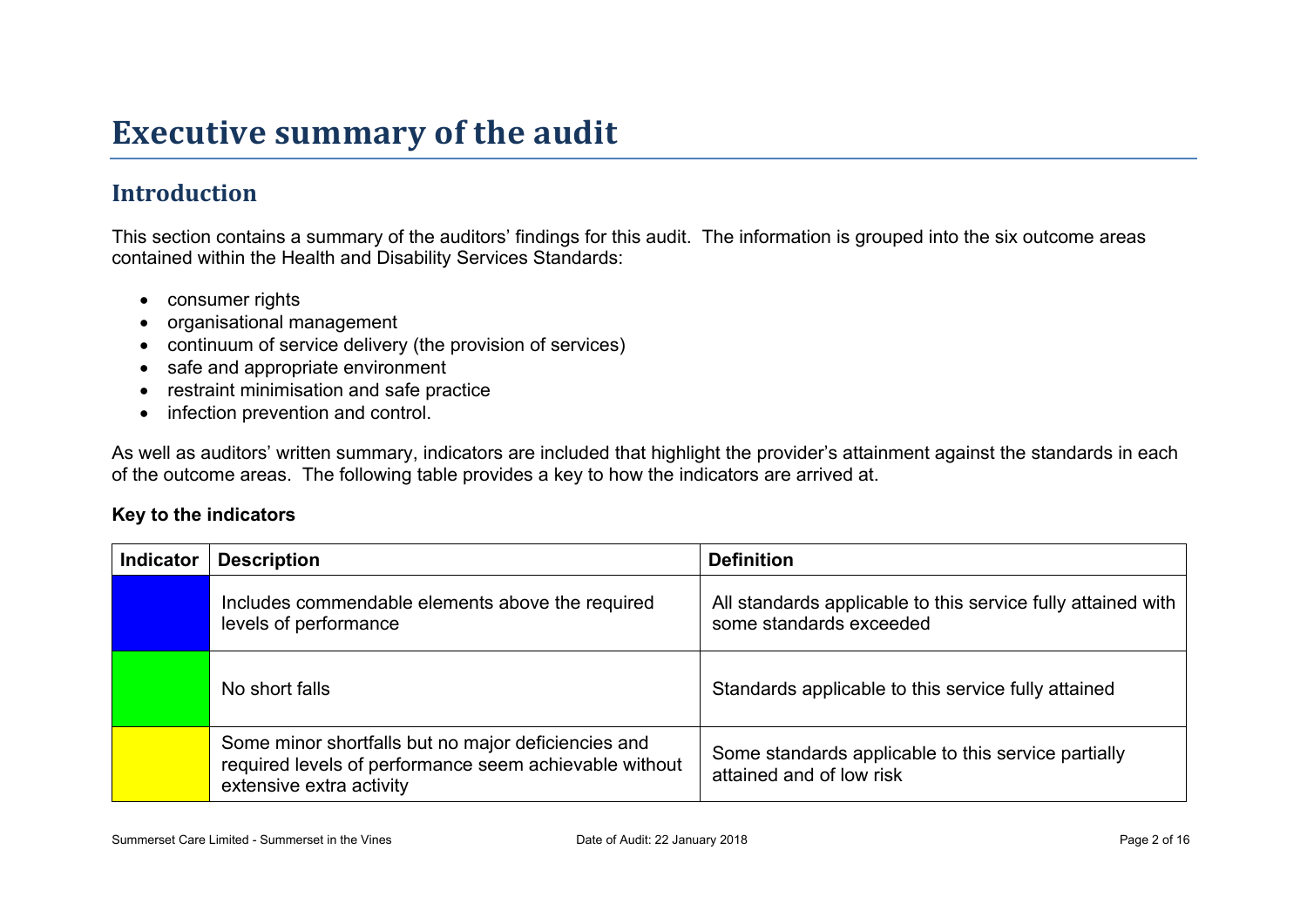| <b>Indicator</b> | <b>Description</b>                                                                              | <b>Definition</b>                                                                                                               |
|------------------|-------------------------------------------------------------------------------------------------|---------------------------------------------------------------------------------------------------------------------------------|
|                  | A number of shortfalls that require specific action to<br>address                               | Some standards applicable to this service partially<br>attained and of medium or high risk and/or unattained<br>and of low risk |
|                  | Major shortfalls, significant action is needed to achieve<br>the required levels of performance | Some standards applicable to this service unattained<br>and of moderate or high risk                                            |

#### **General overview of the audit**

Summerset in the Vines provides rest home and hospital (geriatric and medical) level of care for up to 43 residents. On the day of the audit, there were 40 residents.

This unannounced surveillance audit was conducted against a subset of the Health and Disability standards and the contract with the district health board. The audit process included a review of policies and procedures, the review of resident's and staff files, observations and interviews with residents, relatives, staff and management.

The village manager is appropriately qualified and experienced and is supported by a recently employed care centre manager. The care centre manager is supported by a clinical nurse leader.

The service has addressed all three findings from their previous certification audit in relation to, care planning, activity plans and medication documentation.

This audit has identified one improvement required around internal audits.

The service is commented for maintaining their continued improvement rating around infection surveillance activities.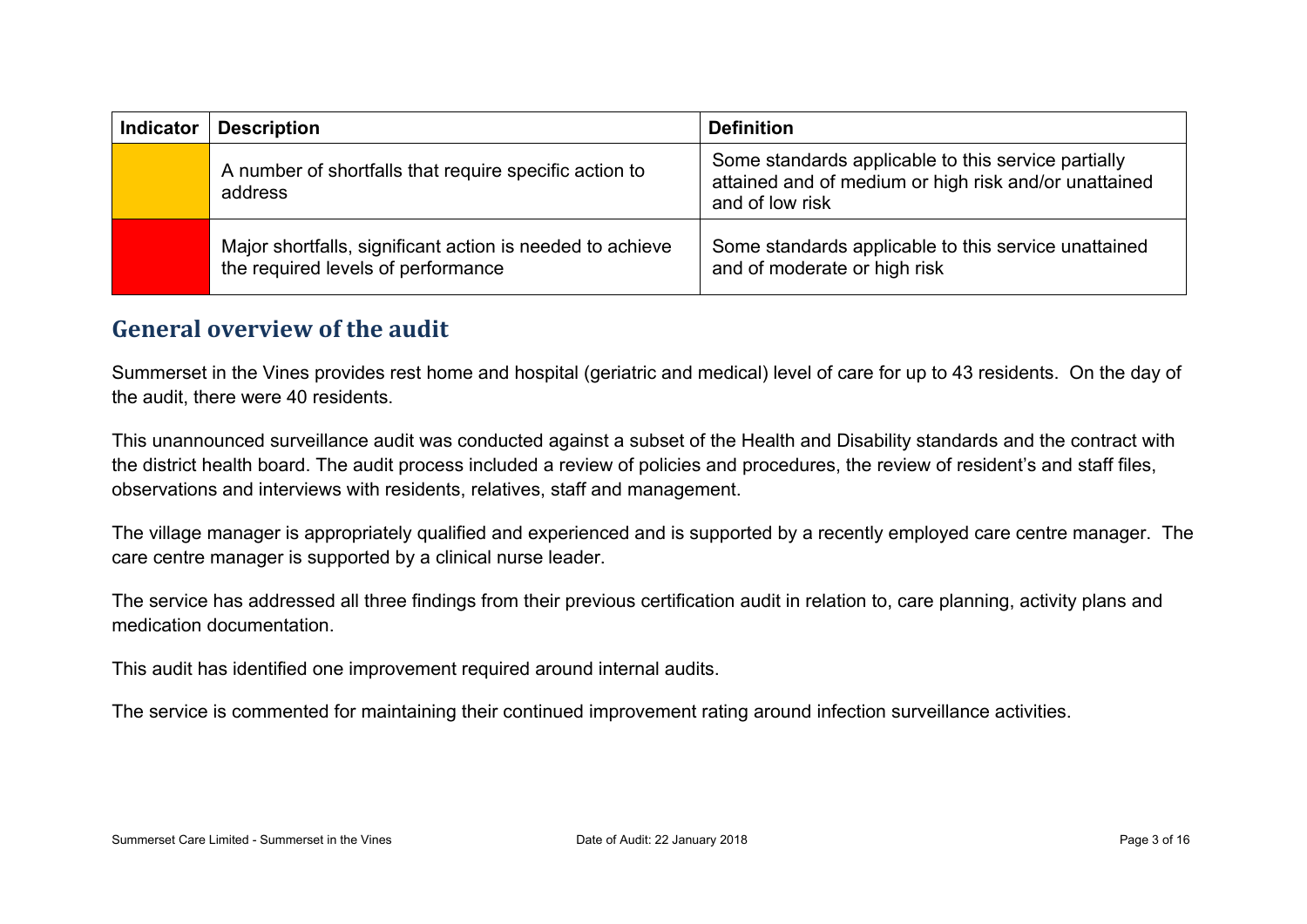#### **Consumer rights**

| Includes 13 standards that support an outcome where consumers receive safe services of an<br>appropriate standard that comply with consumer rights legislation. Services are provided in a<br>manner that is respectful of consumer rights, facilities, informed choice, minimises harm and<br>acknowledges cultural and individual values and beliefs. |  | Standards applicable<br>to this service fully<br>attained. |
|---------------------------------------------------------------------------------------------------------------------------------------------------------------------------------------------------------------------------------------------------------------------------------------------------------------------------------------------------------|--|------------------------------------------------------------|
|---------------------------------------------------------------------------------------------------------------------------------------------------------------------------------------------------------------------------------------------------------------------------------------------------------------------------------------------------------|--|------------------------------------------------------------|

Residents and family are well informed including of changes in resident's health. Management have an open-door policy. Complaints and concerns have been managed and a complaints register is maintained.

#### **Organisational management**

| Includes 9 standards that support an outcome where consumers receive services that comply<br>with legislation and are managed in a safe, efficient and effective manner. |  | Some standards<br>applicable to this<br>service partially<br>attained and of low<br>risk. |
|--------------------------------------------------------------------------------------------------------------------------------------------------------------------------|--|-------------------------------------------------------------------------------------------|
|--------------------------------------------------------------------------------------------------------------------------------------------------------------------------|--|-------------------------------------------------------------------------------------------|

The quality and risk management programme includes service philosophy, goals and a quality planner. Meetings are held to discuss quality and risk management processes. There is a health and safety management programme available to guide staff. Residents/family meetings held monthly. Incidents and accidents are reported. There are human resources policies to support recruitment practices. The service has an orientation programme in place that provides new staff with relevant information for safe work practice. An education and training programme for 2018 is in place. A roster provides sufficient and appropriate coverage for the effective delivery of care and support.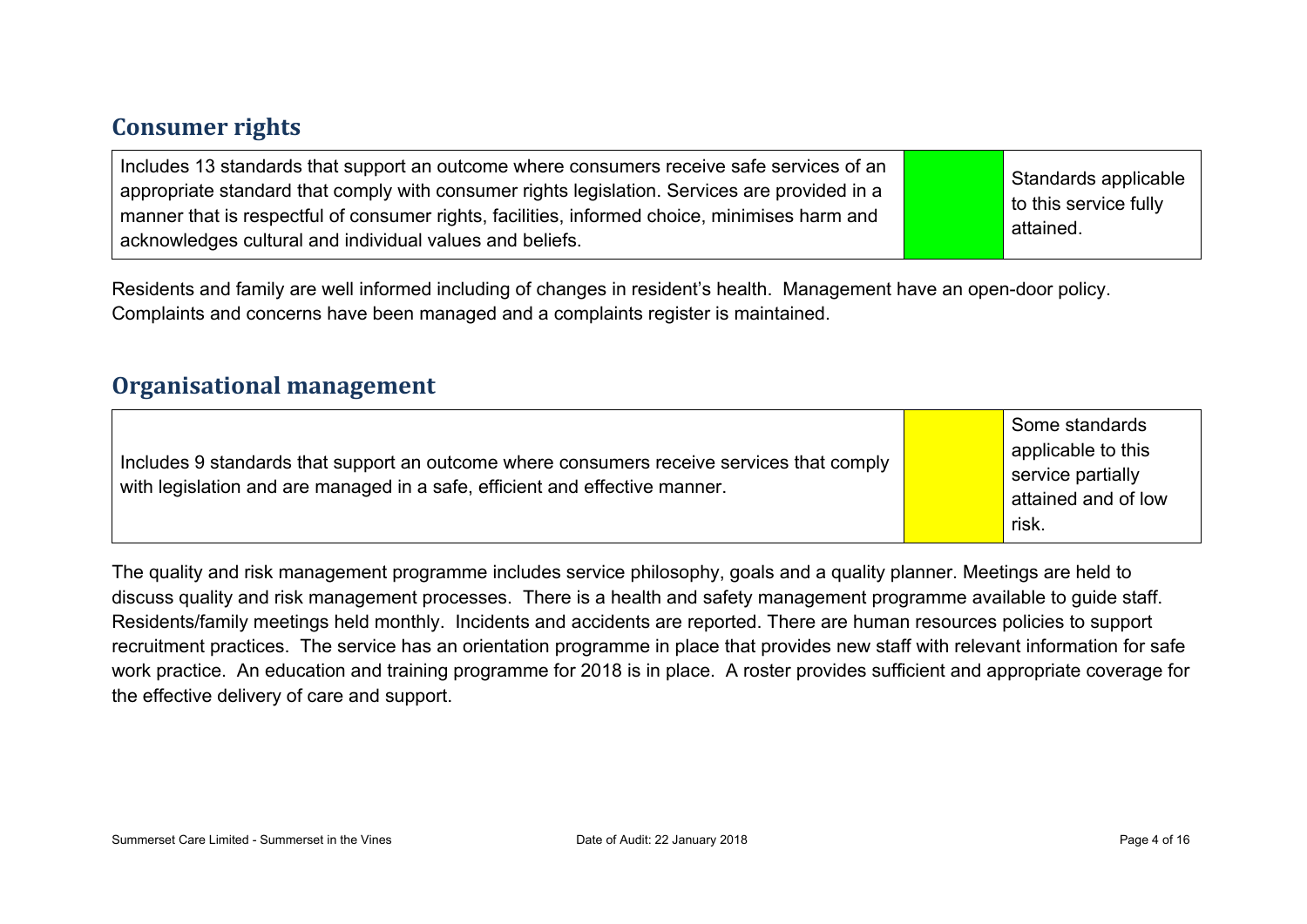#### **Continuum of service delivery**

Includes 13 standards that support an outcome where consumers participate in and receive timely assessment, followed by services that are planned, coordinated, and delivered in a timely and appropriate manner, consistent with current legislation.

Standards applicable to this service fully attained.

Registered nurses are responsible for the provision of care and documentation at every stage of service delivery. The residents and family interviewed confirmed their input into care planning. A sampling of residents' clinical files validated the service delivery to the residents. Where progress is different from expected, the service responds by initiating changes to the care plan or recording the changes on a short-term care plan. There is an appropriate medicine management system in place.

Planned activities are appropriate to the group setting. The residents and family interviewed confirmed satisfaction with the activities programme. Individual activities are provided either within group settings or on a one-on-one basis. Food, fluid, and nutritional needs of residents are provided in line with recognised nutritional guidelines and additional requirements/modified needs were being met where required. There is a well-equipped kitchen. Provision of the food service is provided by an external company.

#### **Safe and appropriate environment**

Includes 8 standards that support an outcome where services are provided in a clean, safe environment that is appropriate to the age/needs of the consumer, ensure physical privacy is maintained, has adequate space and amenities to facilitate independence, is in a setting appropriate to the consumer group and meets the needs of people with disabilities.

Standards applicable to this service fully attained.

The building has a current warrant of fitness.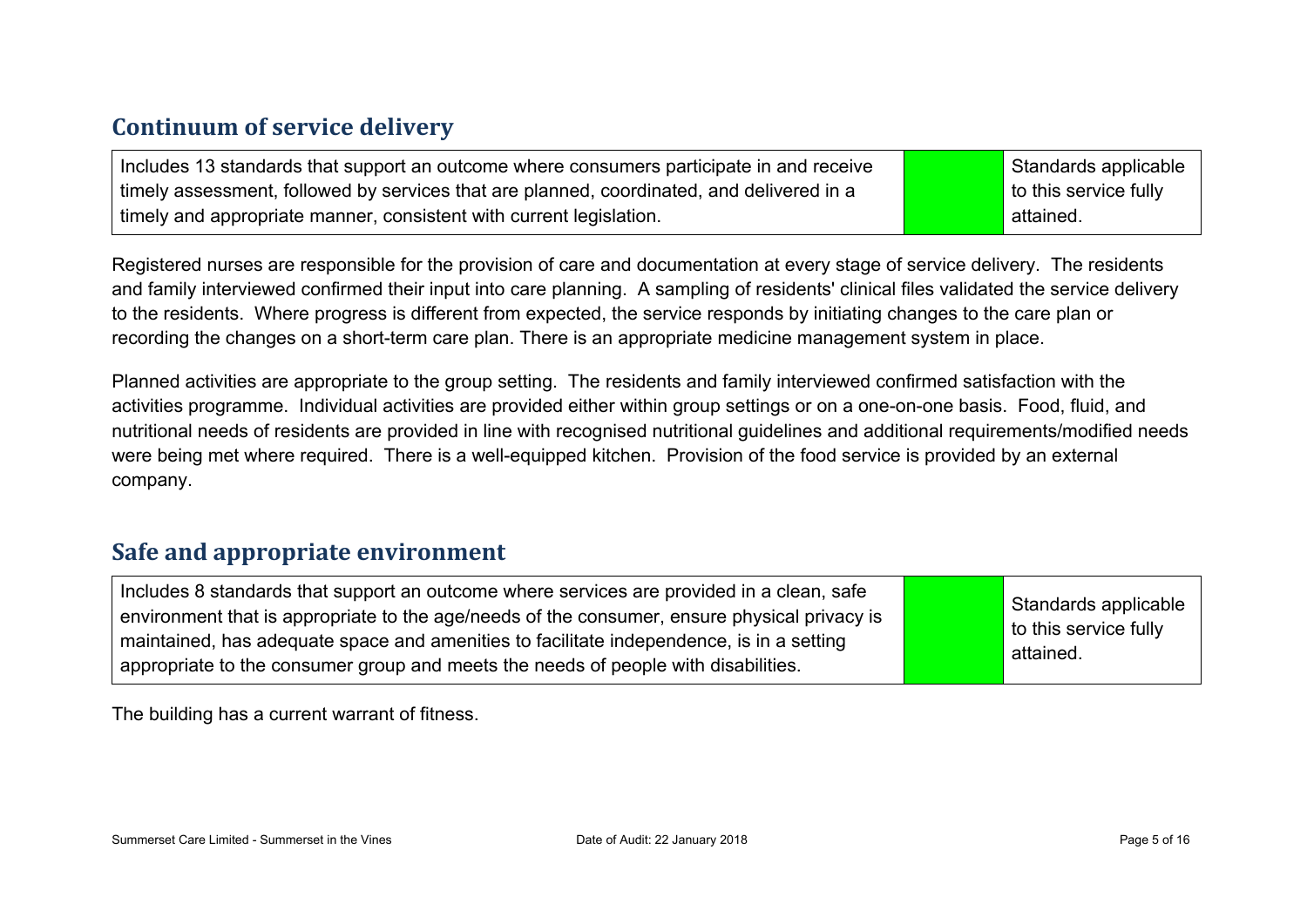#### **Restraint minimisation and safe practice**

| Includes 3 standards that support outcomes where consumers receive and experience | Standards applicable  |
|-----------------------------------------------------------------------------------|-----------------------|
|                                                                                   | to this service fully |
| services in the least restrictive and safe manner through restraint minimisation. | attained.             |

Restraint minimisation and safe practice policies are in place to guide staff in the use of an approved enabler and/or restraint. On the day of audit, there were seven residents with restraint and one using enablers. Staff training has been provided around restraint minimisation and management of challenging behaviours. Staff training has been provided around restraint minimisation and management of challenging behaviours.

#### **Infection prevention and control**

| Includes 6 standards that support an outcome which minimises the risk of infection to<br>consumers, service providers and visitors. Infection control policies and procedures are<br>practical, safe and appropriate for the type of service provided and reflect current accepted<br>good practice and legislative requirements. The organisation provides relevant education on<br>infection control to all service providers and consumers. Surveillance for infection is carried<br>out as specified in the infection control programme. |  | All standards<br>applicable to this<br>service fully attained<br>with some standards<br>exceeded. |
|----------------------------------------------------------------------------------------------------------------------------------------------------------------------------------------------------------------------------------------------------------------------------------------------------------------------------------------------------------------------------------------------------------------------------------------------------------------------------------------------------------------------------------------------|--|---------------------------------------------------------------------------------------------------|
|----------------------------------------------------------------------------------------------------------------------------------------------------------------------------------------------------------------------------------------------------------------------------------------------------------------------------------------------------------------------------------------------------------------------------------------------------------------------------------------------------------------------------------------------|--|---------------------------------------------------------------------------------------------------|

Summerset in the Vines has an infection control programme that complies with current best practice. The infection control programme is designed to link to the quality and risk management system. Records of all infections are kept and provided to head office for benchmarking.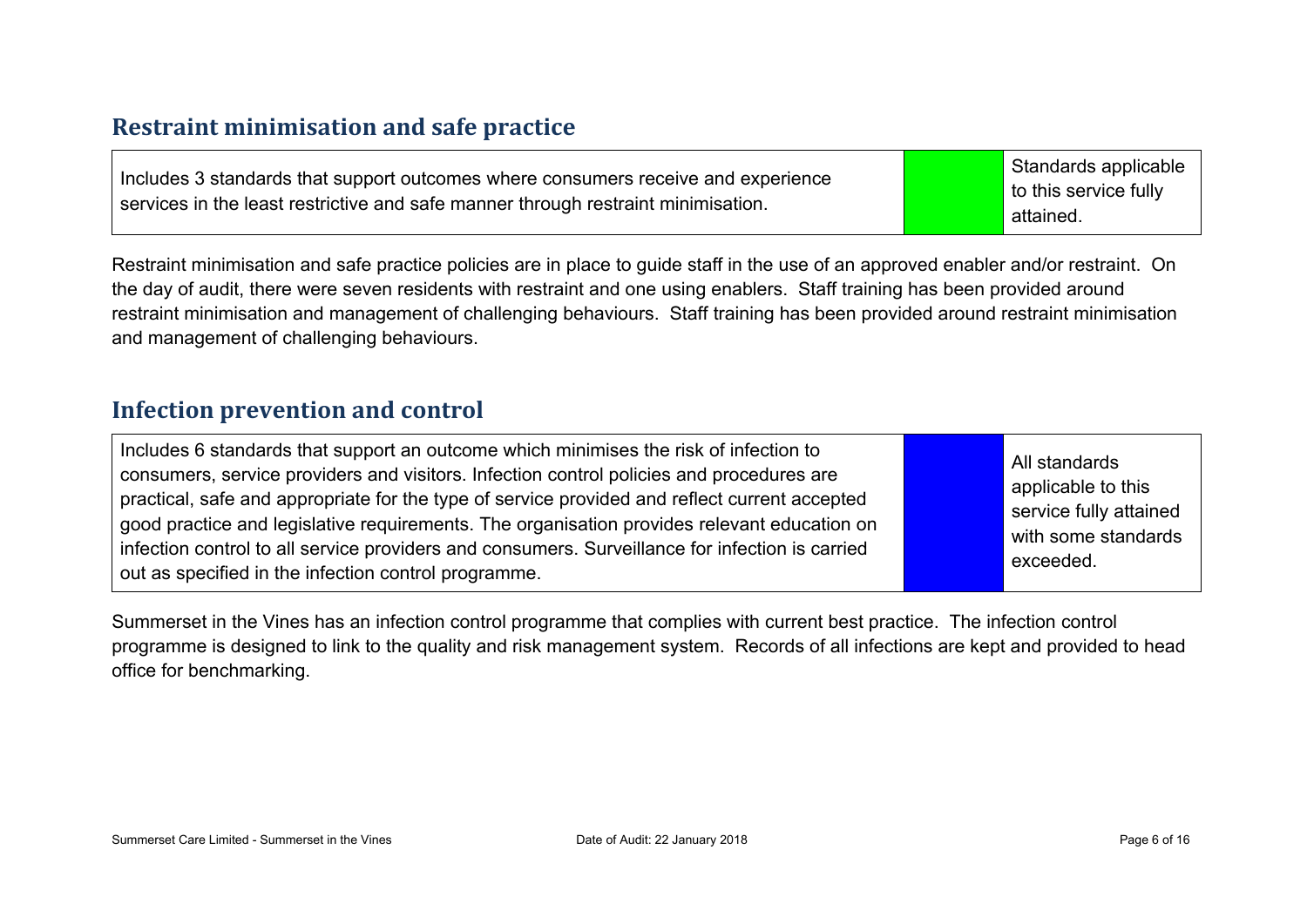### **Summary of attainment**

The following table summarises the number of standards and criteria audited and the ratings they were awarded.

| <b>Attainment</b><br>Rating | Continuous<br>Improvement<br>(Cl) | <b>Fully Attained</b><br>(FA) | <b>Partially</b><br><b>Attained</b><br><b>Negligible Risk</b><br>(PA Negligible) | <b>Partially</b><br><b>Attained Low</b><br><b>Risk</b><br>(PA Low) | <b>Partially</b><br><b>Attained</b><br><b>Moderate Risk</b><br>(PA Moderate) | <b>Partially</b><br><b>Attained High</b><br><b>Risk</b><br>(PA High) | <b>Partially</b><br><b>Attained Critical</b><br><b>Risk</b><br>(PA Critical) |
|-----------------------------|-----------------------------------|-------------------------------|----------------------------------------------------------------------------------|--------------------------------------------------------------------|------------------------------------------------------------------------------|----------------------------------------------------------------------|------------------------------------------------------------------------------|
| <b>Standards</b>            |                                   | 14                            |                                                                                  |                                                                    |                                                                              |                                                                      |                                                                              |
| Criteria                    |                                   | 38                            |                                                                                  |                                                                    |                                                                              |                                                                      |                                                                              |

| <b>Attainment</b><br>Rating | Unattained<br><b>Negligible Risk</b><br>(UA Negligible) | <b>Unattained Low</b><br><b>Risk</b><br>(UA Low) | <b>Unattained</b><br><b>Moderate Risk</b><br>(UA Moderate) | <b>Unattained High</b><br><b>Risk</b><br>(UA High) | Unattained<br><b>Critical Risk</b><br>(UA Critical) |
|-----------------------------|---------------------------------------------------------|--------------------------------------------------|------------------------------------------------------------|----------------------------------------------------|-----------------------------------------------------|
| <b>Standards</b>            |                                                         |                                                  |                                                            |                                                    |                                                     |
| Criteria                    |                                                         |                                                  |                                                            |                                                    |                                                     |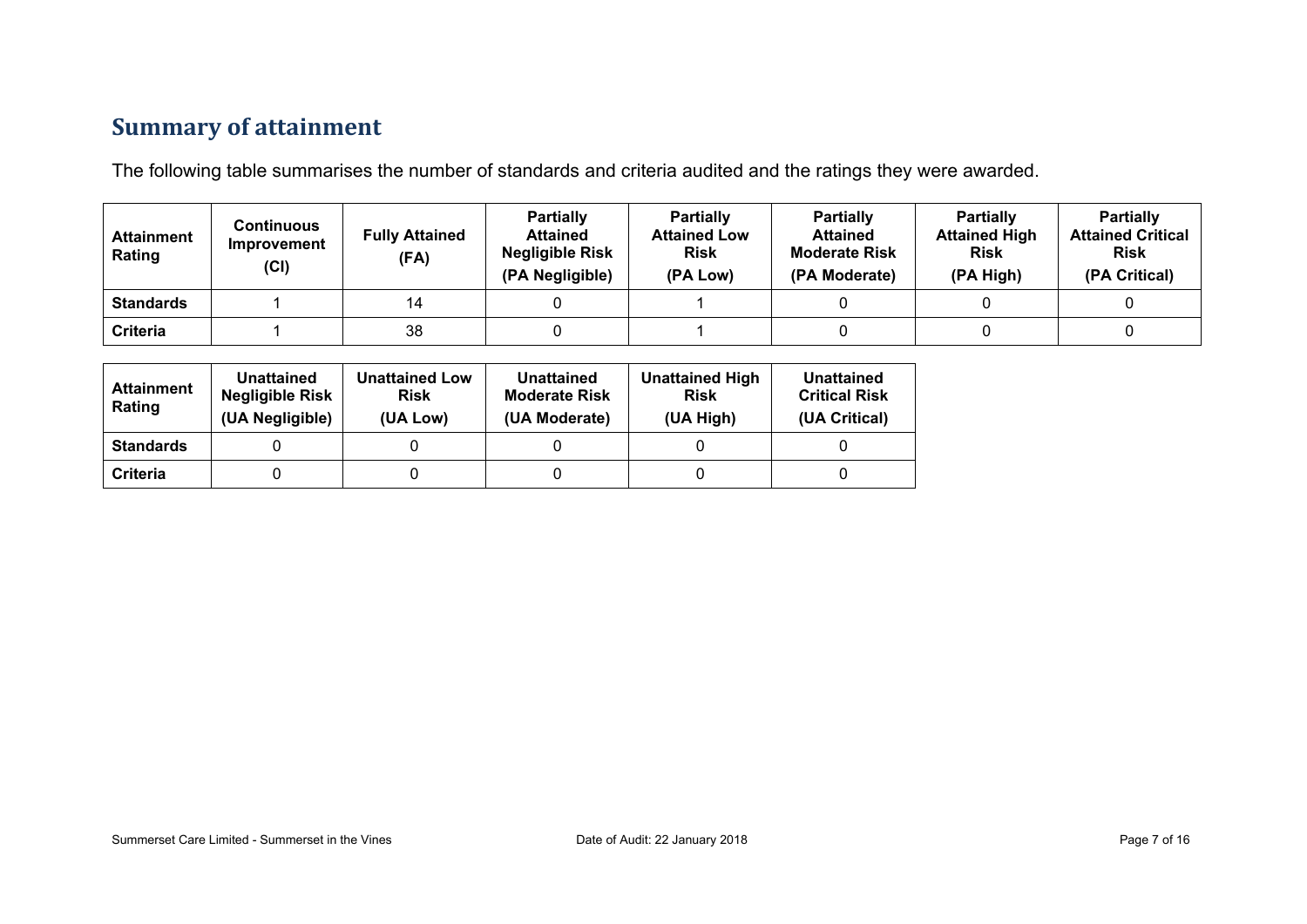# Attainment against the Health and Disability Ser vices Standar ds

The following table contains the results of all the standards assessed by the auditors at this audit. Depending on the services they provide, not all standards are relevant to all providers and not all standards are assessed at every audit.

Please note that Standard 1.3.3: Service Provision Requirements has been removed from this report, as it includes information specific to the healthcare of individual residents. Any corrective actions required relating to this standard, as a result of this audit, are retained and displayed in the next section.

For more information on the standards, please click [here](http://www.health.govt.nz/our-work/regulation-health-and-disability-system/certification-health-care-services/health-and-disability-services-standards).

|  |  |  |  | For more information on the different types of audits and what they cover please click here. |
|--|--|--|--|----------------------------------------------------------------------------------------------|
|--|--|--|--|----------------------------------------------------------------------------------------------|

| Standard with desired<br>outcome                                                                                                                           | Attainment<br>Rating | Audit Evidence                                                                                                                                                                                                                                                                                                                                                                                                                                                                                                                                                                                                                                                                                                                                                                                                         |
|------------------------------------------------------------------------------------------------------------------------------------------------------------|----------------------|------------------------------------------------------------------------------------------------------------------------------------------------------------------------------------------------------------------------------------------------------------------------------------------------------------------------------------------------------------------------------------------------------------------------------------------------------------------------------------------------------------------------------------------------------------------------------------------------------------------------------------------------------------------------------------------------------------------------------------------------------------------------------------------------------------------------|
| Standard 1.1.13:<br>Complaints<br>Management<br>The right of the<br>consumer to make a<br>complaint is<br>understood, respected,<br>and upheld.            | FA                   | The service has a complaints policy that describes the management of the complaints process. Information about<br>complaints is provided on admission to residents and their $\# \lt / D$ , Feed to and savailable for<br>D in variduates around the facility. All staff interviewed were able to describe the<br #<br>residents and<br>process around reporting complaints. There is a complaint's register. Five complaints have been made since the<br>last audit. All complaints reviewed had written investigations, timeframes and where required, corrective actions<br>were documented and implemented. Results and outcomes of the investigations are fed back to complainants.<br>Discussions with residents confirmed that any issues are addressed, and they feel comfortable to bring up any<br>concerns. |
| Standard 1.1.9:<br>Communication<br>Service providers<br>communicate effectively<br>with consumers and<br>provide an environment<br>conducive to effective | FA                   | Five residents (two hospital and three rest home) interviewed stated they were welcomed on entry and were given<br>time and explanation about the services and procedures. Accident/incidents, complaints procedures and process<br>around open disclosure alerts staff to their responsibility to notify family/next of kin of any accident/incident. Ten<br>incidents/accident forms reviewed include a section to record family notification. All forms evidenced family were<br>informed or if family did not wish to be informed. Two relatives (hospital) interviewed confirmed that they are<br>notified of any changes in their family member's health status. An interpreter policy and contact details of<br>interpreters is available. Interpreter services are used where indicated.                       |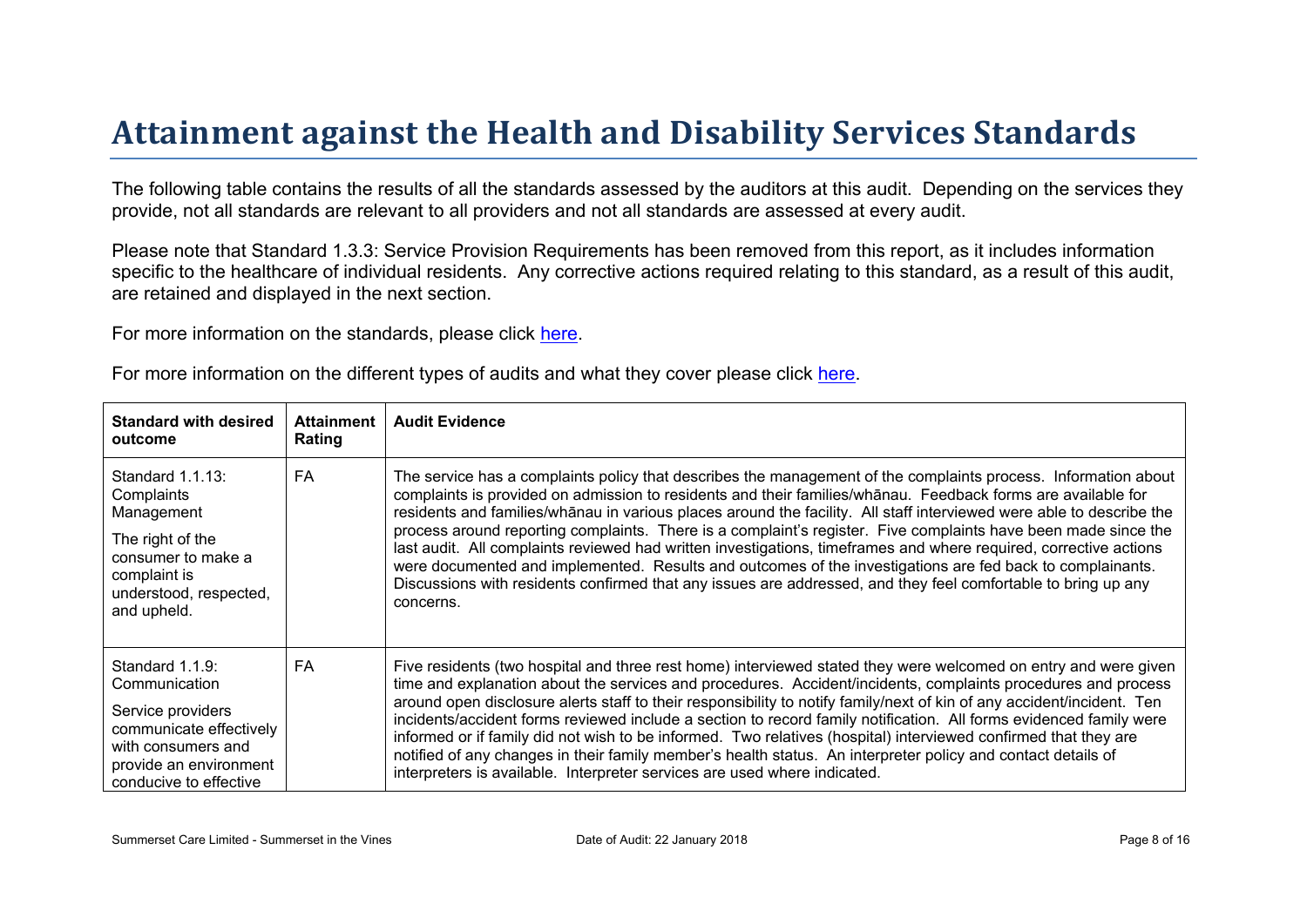| communication.                                                                                                                                                                                                                                |           |                                                                                                                                                                                                                                                                                                                                                                                                                                                                                                                                                                                                                                                                                                                                                                                                                                                           |
|-----------------------------------------------------------------------------------------------------------------------------------------------------------------------------------------------------------------------------------------------|-----------|-----------------------------------------------------------------------------------------------------------------------------------------------------------------------------------------------------------------------------------------------------------------------------------------------------------------------------------------------------------------------------------------------------------------------------------------------------------------------------------------------------------------------------------------------------------------------------------------------------------------------------------------------------------------------------------------------------------------------------------------------------------------------------------------------------------------------------------------------------------|
| Standard 1.2.1:<br>Governance<br>The governing body of<br>the organisation<br>ensures services are<br>planned, coordinated,<br>and appropriate to the<br>needs of consumers.                                                                  | <b>FA</b> | Summerset in the Vines provides care for up to 43 residents at hospital and rest home level care. On the day of<br>the audit, there were 42 residents in total, 20 residents at rest home level (two were currently in hospital),<br>including two residents on a mental health contract and 20 residents at hospital level. All other residents were<br>under the aged residential related care (ARRC) contract. All beds are identified as dual-purpose.                                                                                                                                                                                                                                                                                                                                                                                                |
|                                                                                                                                                                                                                                               |           | The Summerset Group Limited Board of Directors have overall financial and governance responsibility and there<br>is a company strategic business plan in place. Summerset in the Vines has a site-specific business plan and<br>goals that is developed in consultation with the village manager, clinical nurse manager and regional operations<br>manager. The 2018 business plan was being finalised at the end of January 2018. There is a full evaluation at<br>the end of the year. The 2017 evaluation was sighted.                                                                                                                                                                                                                                                                                                                                |
|                                                                                                                                                                                                                                               |           | The village manager (non-clinical) has been in the role for one year and has been with Summerset in the Vines for<br>two years prior. The village manager is supported by a care centre manager and a clinical nurse lead. The care<br>centre manager has been in the position since December 2017 and has considerable background in the health<br>industry (including DHB and aged care). The clinical nurse lead has been in the role for one and a half years and<br>has been with Summerset for ten years. There is a regional operations manager and regional quality manager<br>who are available to support the facility and staff.                                                                                                                                                                                                               |
|                                                                                                                                                                                                                                               |           | The village manager has attended at least eight hours of leadership professional development relevant to the role.                                                                                                                                                                                                                                                                                                                                                                                                                                                                                                                                                                                                                                                                                                                                        |
| Standard 1.2.3: Quality<br>And Risk Management<br>Systems<br>The organisation has<br>an established,<br>documented, and<br>maintained quality and<br>risk management<br>system that reflects<br>continuous quality<br>improvement principles. | PA Low    | There is a documented Summerset organisation's quality and risk management system. The content of the<br>policies and procedures is detailed to allow effective implementation by staff. The service's policies are reviewed<br>at an organisational level. The quality and risk management system is designed to monitor contractual and<br>standards compliance. The Summerset group has a 'clinical audit, training and compliance' calendar. The<br>calendar schedules the training and audit requirements for the month and the village manager completes a 'best<br>practice' sheet confirming completion of these requirements. The best practice sheet reports (but not limited to):<br>meetings held, induction/orientation, audits, competencies and projects. This is forwarded to head office as part<br>of the ongoing monitoring programme. |
|                                                                                                                                                                                                                                               |           | The service is implementing the organisations internal audit programme. However corrective action plans were<br>not always completed and signed off for internal audits that were not compliant. There are monthly<br>accident/incident benchmarking reports completed by the care centre manager that break down the data collected<br>across the rest home, hospital and staff incidents/accidents. Infection control is also included as part of<br>benchmarking across the organisation. Annual resident/relative satisfaction surveys are completed with results<br>communicated to residents and staff. The overall service result for the resident/relative satisfaction survey<br>completed in September 2017 was at 99%.                                                                                                                         |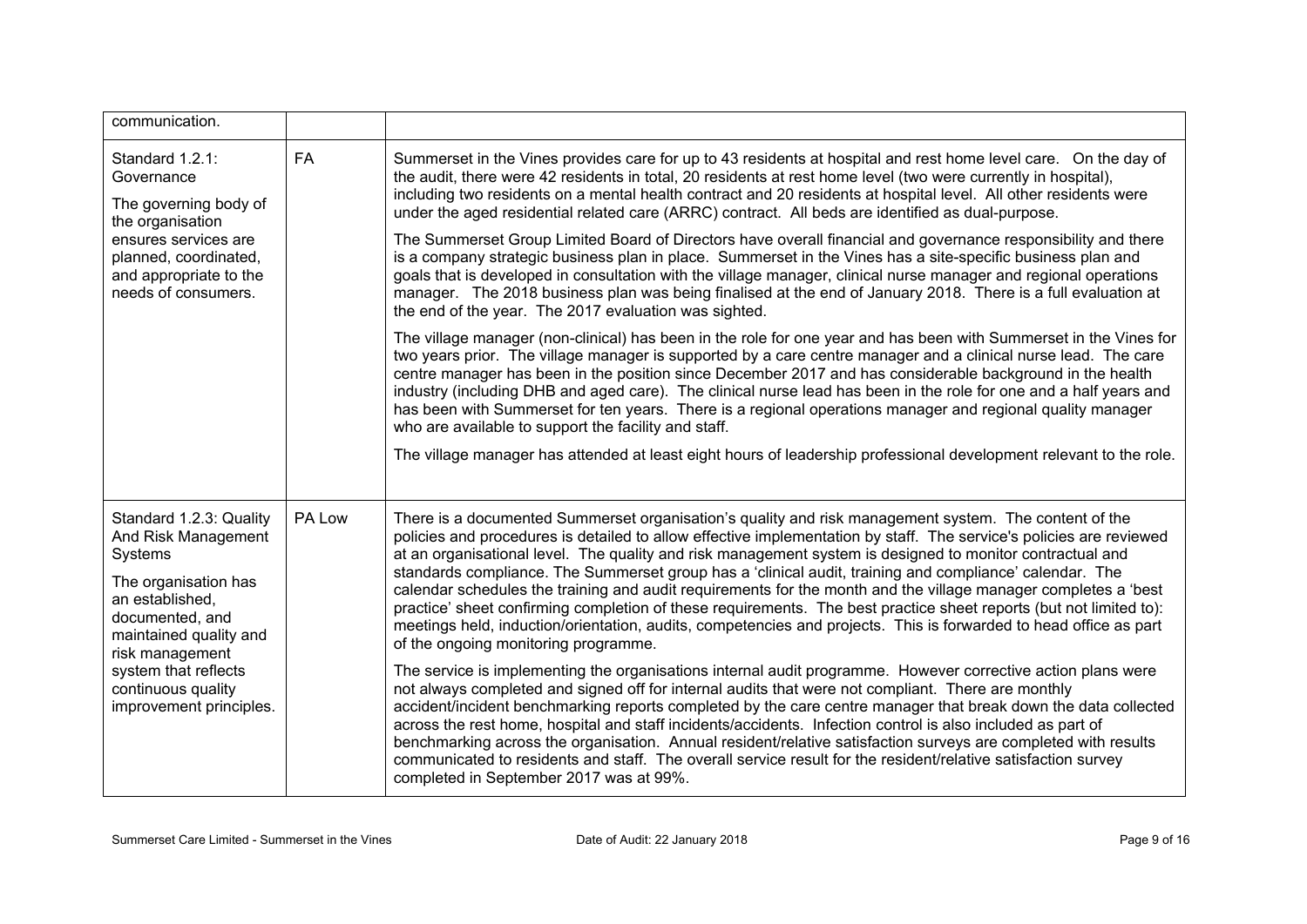|                                                                                                                                                                                                                                                                                 |           | Summerset's clinical quality manager analyses data collected via the monthly reports and corrective actions are<br>required based on benchmarking outcomes. Summerset has a data tool "Sway- the Summerset Way". Sway is<br>integrated and accommodates the data entered. There is a health and safety and risk management programme<br>in place including policies to guide practice. A caregiver is the health and safety officer (interviewed) and had<br>completed the specific health and safety training requirements. Health and safety internal audits are completed.<br>There is a meeting schedule including monthly quality improvement and staff meetings that includes discussion<br>about clinical indicators (e.g., incident trends, infection rates and health and safety). Registered nurse/clinical<br>meetings are held monthly.                                                                                                                                                                                                                |
|---------------------------------------------------------------------------------------------------------------------------------------------------------------------------------------------------------------------------------------------------------------------------------|-----------|--------------------------------------------------------------------------------------------------------------------------------------------------------------------------------------------------------------------------------------------------------------------------------------------------------------------------------------------------------------------------------------------------------------------------------------------------------------------------------------------------------------------------------------------------------------------------------------------------------------------------------------------------------------------------------------------------------------------------------------------------------------------------------------------------------------------------------------------------------------------------------------------------------------------------------------------------------------------------------------------------------------------------------------------------------------------|
| Standard 1.2.4:<br><b>Adverse Event</b><br>Reporting<br>All adverse, unplanned,<br>or untoward events are<br>systematically recorded<br>by the service and<br>reported to affected<br>consumers and where<br>appropriate their<br>family/whānau of choice<br>in an open manner. | FA        | Individual reports are completed for each incident/accident with immediate action noted and any follow-up<br>action(s) required. Ten accident/incident forms were reviewed for January 2018. Each event involving a resident<br>reflected a clinical assessment and follow-up by a registered nurse (RN). Data collected on incident and accident<br>forms are linked to the quality management system. Discussions with the village manager confirmed that there is<br>an awareness of the requirement to notify relevant authorities in relation to essential notifications. Advised there<br>have been no events since the last audit that would have triggered a section 31 notification. The appointment of<br>the care centre manager has been notified to HealthCERT.                                                                                                                                                                                                                                                                                       |
| Standard 1.2.7: Human<br><b>Resource Management</b><br>Human resource<br>management processes<br>are conducted in<br>accordance with good<br>employment practice<br>and meet the<br>requirements of<br>legislation.                                                             | <b>FA</b> | There are human resources policies to support recruitment practices. Five staff files reviewed, including one<br>clinical nurse lead, two RN's and two caregivers evidenced employment contracts and completed orientation. A<br>register of registered nursing staff and other health practitioner practising certificates is maintained. Recruitment,<br>qualifications, orientation training, performance management information is available on-site for staff. The<br>orientation programme includes documented competencies and induction checklists.<br>There is an annual education plan for 2018 that is outlined on the 'clinical audit, training and compliance<br>calendar'. In 2017, the education plan had been completed and further training had been provided to caregivers<br>around assessments and RNs around care planning and assessments. Core competencies are completed, and<br>a record of completion is maintained on staff files, as well as being scanned into 'Sway' (sighted). The service<br>has # of six RNs trained in interRAI. |
| Standard 1.2.8: Service                                                                                                                                                                                                                                                         | FA        | There is a safe staffing policy and procedure, which describes staffing and is based on benchmarking information.                                                                                                                                                                                                                                                                                                                                                                                                                                                                                                                                                                                                                                                                                                                                                                                                                                                                                                                                                  |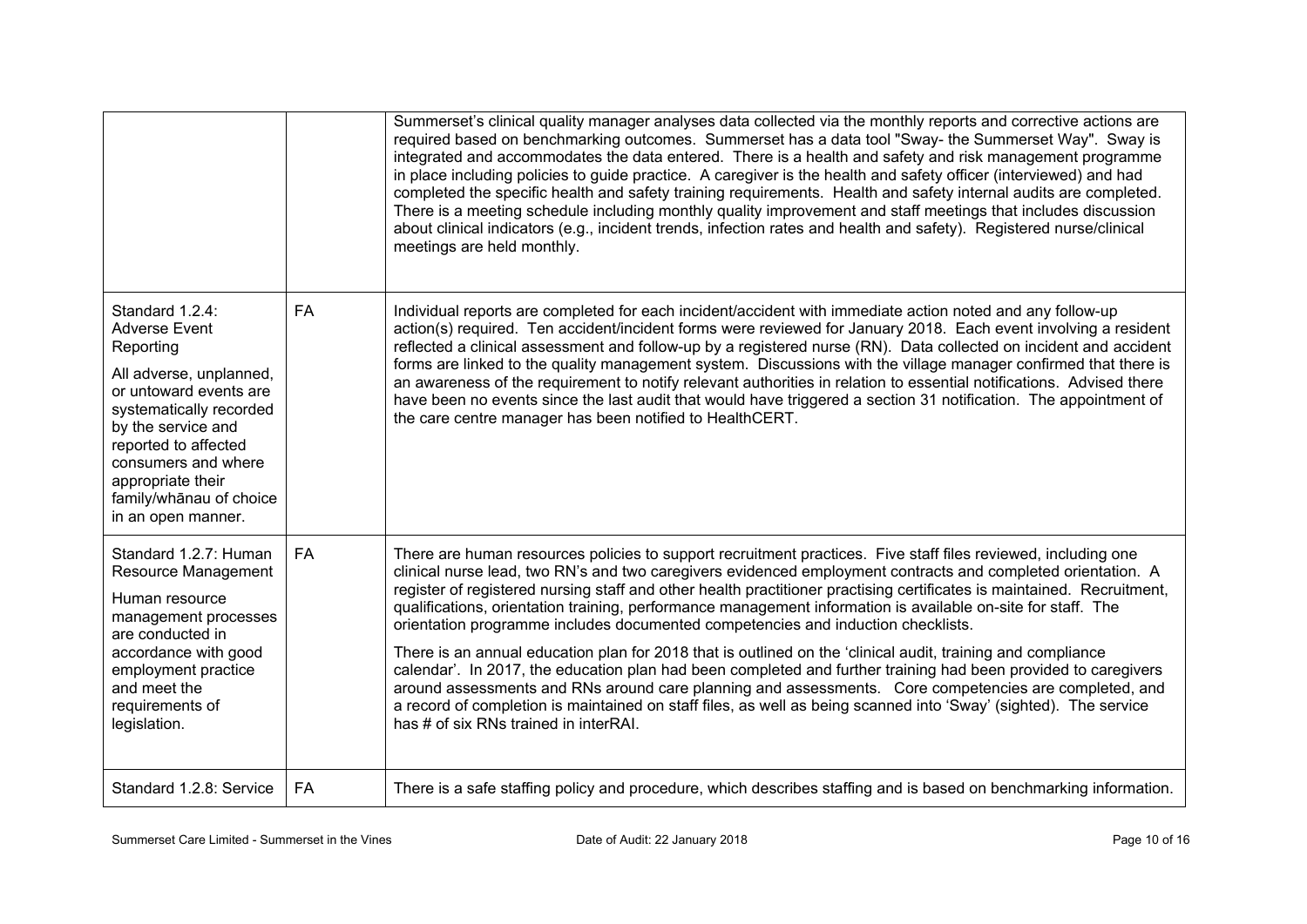| <b>Provider Availability</b><br>Consumers receive<br>timely, appropriate, and<br>safe service from<br>suitably qualified/skilled<br>and/or experienced<br>service providers.                                  |           | There are clear guidelines for increase in staffing depending on acuity of residents. The village manager and care<br>home manager lead both work 40 hours per week from Monday to Friday and are available on call for any<br>emergency issues or clinical support.<br>The clinical nurse lead works 40 hours per week from Thursday to Monday. The service provides 24-hour RN<br>cover. There is one RN and six caregivers on duty in the morning shift, one RN and five caregivers on duty in the<br>afternoon shift and one RN, and two caregivers on duty in the night shift. A staff availability list ensures that staff<br>sickness and vacant shifts are covered. Five caregivers interviewed confirmed that staff are replaced. Staffing<br>levels and skills mix policy is the documented rationale for determining staffing levels and skill mixes for safe<br>service delivery.                                                                                                                                                                                                                                                                                                                    |
|---------------------------------------------------------------------------------------------------------------------------------------------------------------------------------------------------------------|-----------|------------------------------------------------------------------------------------------------------------------------------------------------------------------------------------------------------------------------------------------------------------------------------------------------------------------------------------------------------------------------------------------------------------------------------------------------------------------------------------------------------------------------------------------------------------------------------------------------------------------------------------------------------------------------------------------------------------------------------------------------------------------------------------------------------------------------------------------------------------------------------------------------------------------------------------------------------------------------------------------------------------------------------------------------------------------------------------------------------------------------------------------------------------------------------------------------------------------|
| Standard 1.3.12:<br><b>Medicine Management</b><br>Consumers receive<br>medicines in a safe and<br>timely manner that<br>complies with current<br>legislative requirements<br>and safe practice<br>guidelines. | <b>FA</b> | There are medicine management policies and procedures that align with recognised standards and guidelines for<br>safe medicine management practice in accordance with the Medicines Care Guide for Residential Aged Care<br>2011. RNs and ENs are responsible for the administration of medications in the rest home/hospital care centre.<br>Senior care assistant's complete competencies for the checking and witnessing of medications as required.<br>Medication competencies and education has been completed annually. All medications delivered were evidenced<br>to be checked on delivery with any discrepancies fed back to the supplying pharmacy. The service has an<br>electronic medication system. There were no residents self-medicating on the day of audit.<br>Ten resident medication charts on the electronic medication system were reviewed. The charts had photograph<br>identification and allergy status recorded. Indications for use were documented in all charts reviewed. Dietary<br>supplements were charted where used. This is an improvement on pervious audit.<br>All 10 medication charts reviewed identified that the GP had reviewed the medication chart three monthly. |
| Standard 1.3.13:<br>Nutrition, Safe Food,<br>And Fluid Management<br>A consumer's individual<br>food, fluids and<br>nutritional needs are<br>met where this service<br>is a component of<br>service delivery. | <b>FA</b> | Compass is contracted for the provision of meals on-site. There is an eight-week rotating menu approved by the<br>dietitian. The chef manager is supported by a weekend cook and team of kitchen hands. Resident likes/dislikes<br>and preferences are known and accommodated with alternative meal options. The kitchen is adjacent to the<br>dining room. Meals are served from the bain marie to residents in the dining room. The cook receives a dietary<br>profile for each resident and these are updated as required.<br>The chiller and freezers have daily temperatures recorded. End cooked food temperatures are recorded twice<br>daily. All foods are stored correctly, and date labelled. Cleaning schedules are maintained. Chemicals are<br>stored safely within the kitchen. There is a HACCAP programme in place with a validated food control plan.<br>Staff working in the kitchen have food handling certificates and chemical safety training.<br>Residents commented positively on the meals provided. The chef manager attends the resident meetings and                                                                                                                                |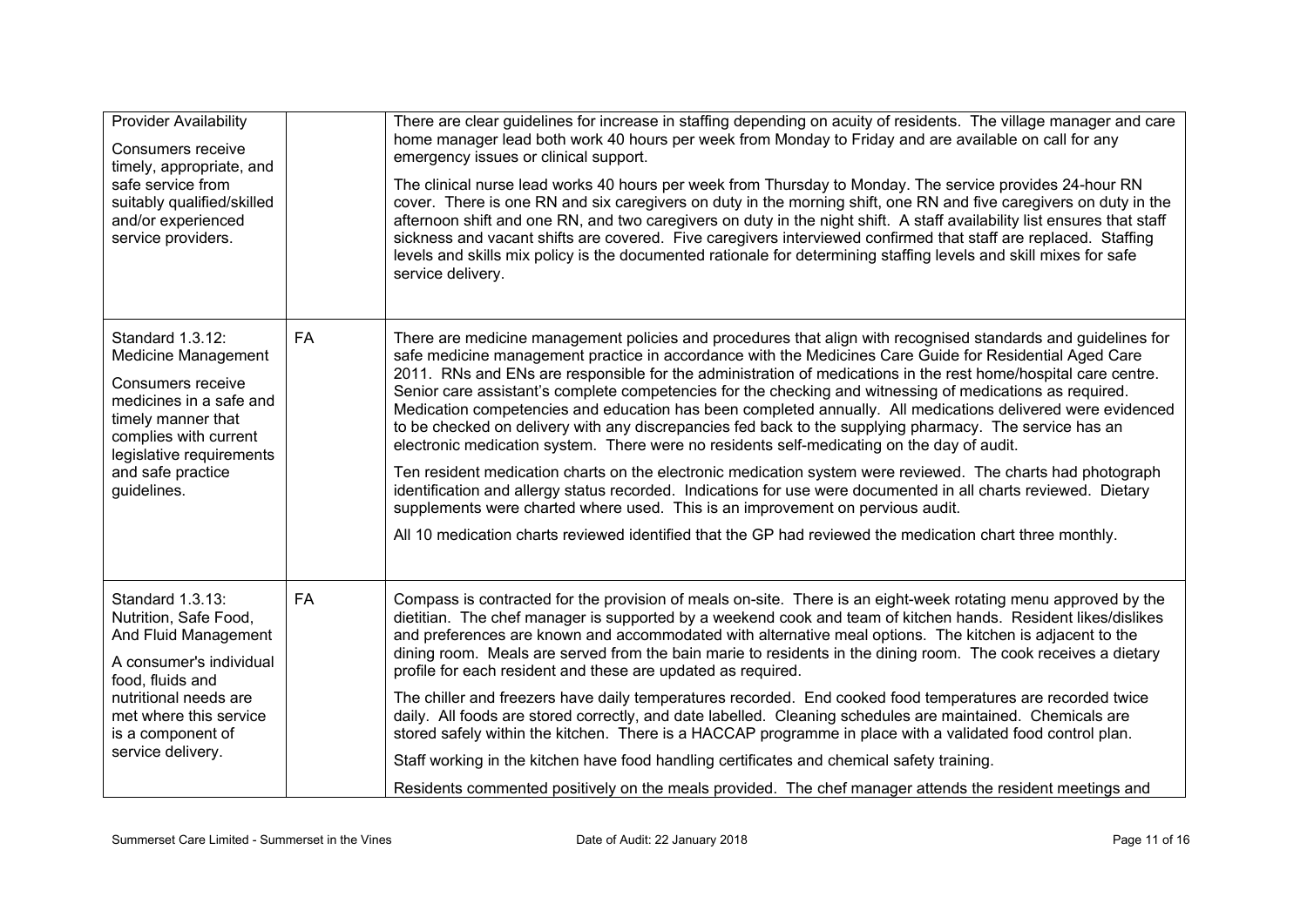|                                                                                                                                                                                                                                               |           | welcomes feedback on the meal service.                                                                                                                                                                                                                                                                                                                                                                                                                                                                                                                                                                                                                                                                                                                                                                                                                                                                                                                                                                                        |
|-----------------------------------------------------------------------------------------------------------------------------------------------------------------------------------------------------------------------------------------------|-----------|-------------------------------------------------------------------------------------------------------------------------------------------------------------------------------------------------------------------------------------------------------------------------------------------------------------------------------------------------------------------------------------------------------------------------------------------------------------------------------------------------------------------------------------------------------------------------------------------------------------------------------------------------------------------------------------------------------------------------------------------------------------------------------------------------------------------------------------------------------------------------------------------------------------------------------------------------------------------------------------------------------------------------------|
| Standard 1.3.6: Service<br>Delivery/Interventions<br>Consumers receive<br>adequate and<br>appropriate services in<br>order to meet their<br>assessed needs and<br>desired outcomes.                                                           | <b>FA</b> | When a resident's condition alters, the registered nurse initiates a review and if required a GP visit or nurse<br>specialist consultant. There is documented evidence where care plans have been updated to reflect the changes<br>in resident needs/supports. Short term care plans are developed for infections and acute changes.                                                                                                                                                                                                                                                                                                                                                                                                                                                                                                                                                                                                                                                                                         |
|                                                                                                                                                                                                                                               |           | Five resident files reviewed included interventions to support residents current assessed needs. One resident on<br>insulin had a diabetic management plan, two residents with weight loss had interventions documented. There<br>was a clear link between GP notes, allied health notes and the current care plan. This is an improvement on<br>previous audit.                                                                                                                                                                                                                                                                                                                                                                                                                                                                                                                                                                                                                                                              |
|                                                                                                                                                                                                                                               |           | Monitoring forms in place include (but are not limited to); monthly weight, blood pressure and pulse, food and fluid<br>charts and blood sugar levels. Progress notes document changes in health and significant events. Residents<br>and relatives confirm their expectations are met and they are kept informed of any changes to health.                                                                                                                                                                                                                                                                                                                                                                                                                                                                                                                                                                                                                                                                                   |
|                                                                                                                                                                                                                                               |           | A sample of 10 wounds were reviewed during the audit including (two grade 1 PI's three grade 2 PIs, one chronic<br>ulcer, one surgical incision and three skin tears). All wounds included a wound assessment and treatment plan<br>and regular evaluations have been completed. The RNs have access to specialist nursing wound care<br>management advice if required. Adequate dressing supplies were sighted in the treatment rooms.                                                                                                                                                                                                                                                                                                                                                                                                                                                                                                                                                                                       |
|                                                                                                                                                                                                                                               |           | Continence products are available and resident files include a three-day urinary continence assessment, bowel<br>management, and continence products identified for day use, night use, and other management. Specialist<br>continence advice is available as needed and this could be described by the RNs interviewed.                                                                                                                                                                                                                                                                                                                                                                                                                                                                                                                                                                                                                                                                                                      |
| Standard 1.3.7:<br><b>Planned Activities</b><br>Where specified as part<br>of the service delivery<br>plan for a consumer,<br>activity requirements<br>are appropriate to their<br>needs, age, culture,<br>and the setting of the<br>service. | FA        | The service employs a recreational therapist (31 hours per week. Sunday to Thursday). There is also a part time<br>recreational therapist on Friday and Saturday. The programme provides activities that are meaningful and<br>relevant for all residents. Time is spent with residents and families to further explore their individual life goals and<br>to aid development of new and meaningful activities. Rest home and hospital residents join together for the<br>activity programme. Participation of residents is monitored and documented. There are strong links with<br>community. Group activities reflect ordinary patterns of life and include at least weekly planned visits to the<br>community. All residents in the facility may choose to attend any of the activities offered. Daily contact is made,<br>and one-on-one time is spent with residents who are unable to participate in group activities or choose not to be<br>involved in the activity programme. There is a weekly exercise programme. |
|                                                                                                                                                                                                                                               |           | The recreational therapist teleconferences with other Summerset recreational therapists weekly.<br>There are regular van outings for residents (as appropriate), regular entertainment and involvement in community.<br>The activity programme is developed two months in advance and a calendar is displayed throughout the facility.                                                                                                                                                                                                                                                                                                                                                                                                                                                                                                                                                                                                                                                                                        |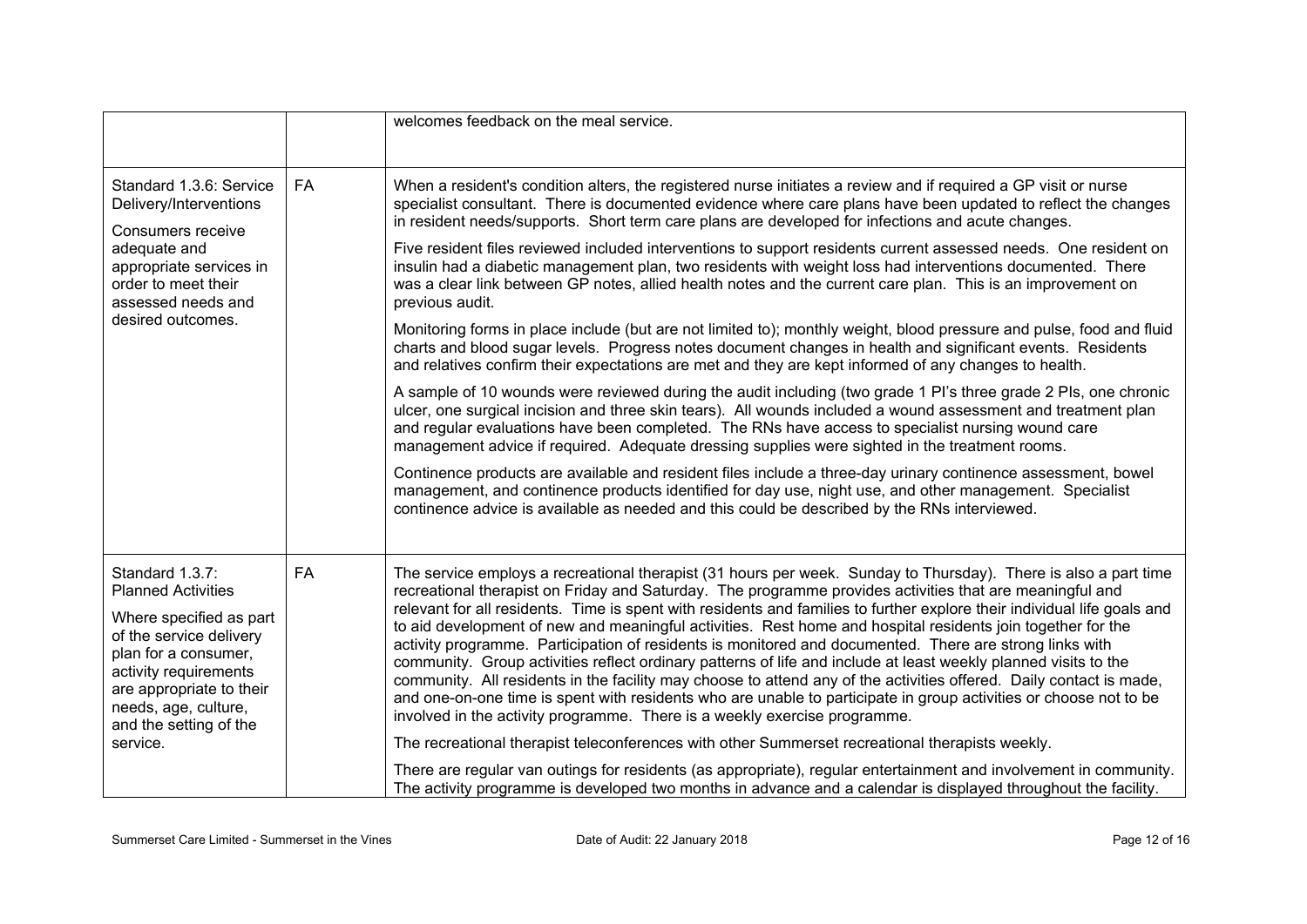|                                                                                                                                                                                                                            |           | The activity plans reviewed were well documented and reflected the resident's preferred activities and interests.<br>Each resident has an individual activities assessment on admission and from this information, an individual<br>activity care plan is developed. This is an improvement on the previous audit. The activities plans were reviewed<br>six-monthly. Residents and families interviewed stated they enjoy the variety of activities offered and they have<br>input into planning of the programme via daily feedback, resident surveys and at resident meetings.                                                                                                                                                                                                                                                                                                         |
|----------------------------------------------------------------------------------------------------------------------------------------------------------------------------------------------------------------------------|-----------|-------------------------------------------------------------------------------------------------------------------------------------------------------------------------------------------------------------------------------------------------------------------------------------------------------------------------------------------------------------------------------------------------------------------------------------------------------------------------------------------------------------------------------------------------------------------------------------------------------------------------------------------------------------------------------------------------------------------------------------------------------------------------------------------------------------------------------------------------------------------------------------------|
| Standard 1.3.8:<br>Evaluation<br>Consumers' service<br>delivery plans are<br>evaluated in a<br>comprehensive and<br>timely manner.                                                                                         | <b>FA</b> | Care plans reviewed had been evaluated by RNs six-monthly, or when changes to care occurred. Written<br>evaluations describe the resident's progress against the resident's (as appropriate) identified goals. Care plans<br>for short-term needs were evaluated and either resolved or added to the long-term care plan as an ongoing<br>problem. The GP reviews residents at least three-monthly or when there is a change in health status. The family<br>members interviewed confirmed they are invited to attend the GP visits and multidisciplinary care plan reviews.                                                                                                                                                                                                                                                                                                              |
| Standard 1.4.2: Facility<br>Specifications<br>Consumers are<br>provided with an<br>appropriate, accessible<br>physical environment<br>and facilities that are fit<br>for their purpose.                                    | FA        | The building has a current building warrant of fitness which expires on 24 February 2018. There is an<br>implemented preventative and reactive maintenance plan.                                                                                                                                                                                                                                                                                                                                                                                                                                                                                                                                                                                                                                                                                                                          |
| Standard 3.5:<br>Surveillance<br>Surveillance for<br>infection is carried out<br>in accordance with<br>agreed objectives,<br>priorities, and methods<br>that have been<br>specified in the infection<br>control programme. | CI        | The surveillance policy describes and outlines the purpose and methodology for the surveillance of infections. The<br>infection control officer uses the information obtained through surveillance to determine infection control activities,<br>resources and education needs within the facility. Internal infection control audits also assist the service in<br>evaluating infection control needs. There is close liaison with the general practitioners and laboratory that advise<br>and provide feedback/information to the service. Systems in place are appropriate to the size and complexity of<br>the facility. Surveillance data is available to all staff. Infections statistics are included for benchmarking.<br>Corrective actions are established where infections are above the benchmark. All infections are documented<br>monthly in an infection control register. |
| Standard 2.1.1:                                                                                                                                                                                                            | <b>FA</b> | The policies and procedures include definitions, processes and use of restraints and enablers. On the day of                                                                                                                                                                                                                                                                                                                                                                                                                                                                                                                                                                                                                                                                                                                                                                              |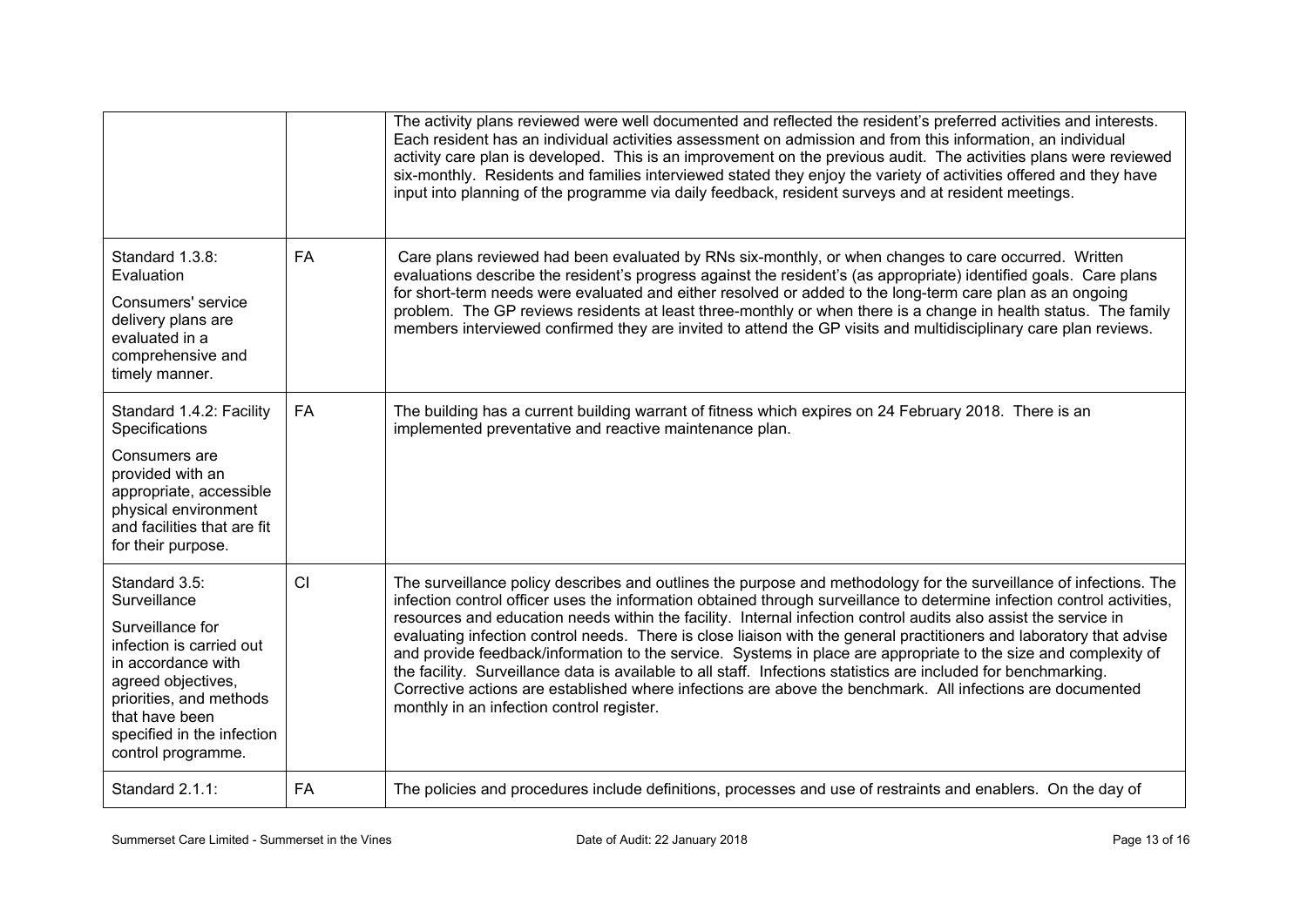| Restraint minimisation                                                      | audit, there were seven residents with restraint and one using enablers. Staff training has been provided around              |
|-----------------------------------------------------------------------------|-------------------------------------------------------------------------------------------------------------------------------|
| Services demonstrate<br>that the use of restraint<br>is actively minimised. | restraint minimisation and management of challenging behaviours. Restraint audit last completed December<br>$2017 - 99.2\%$ . |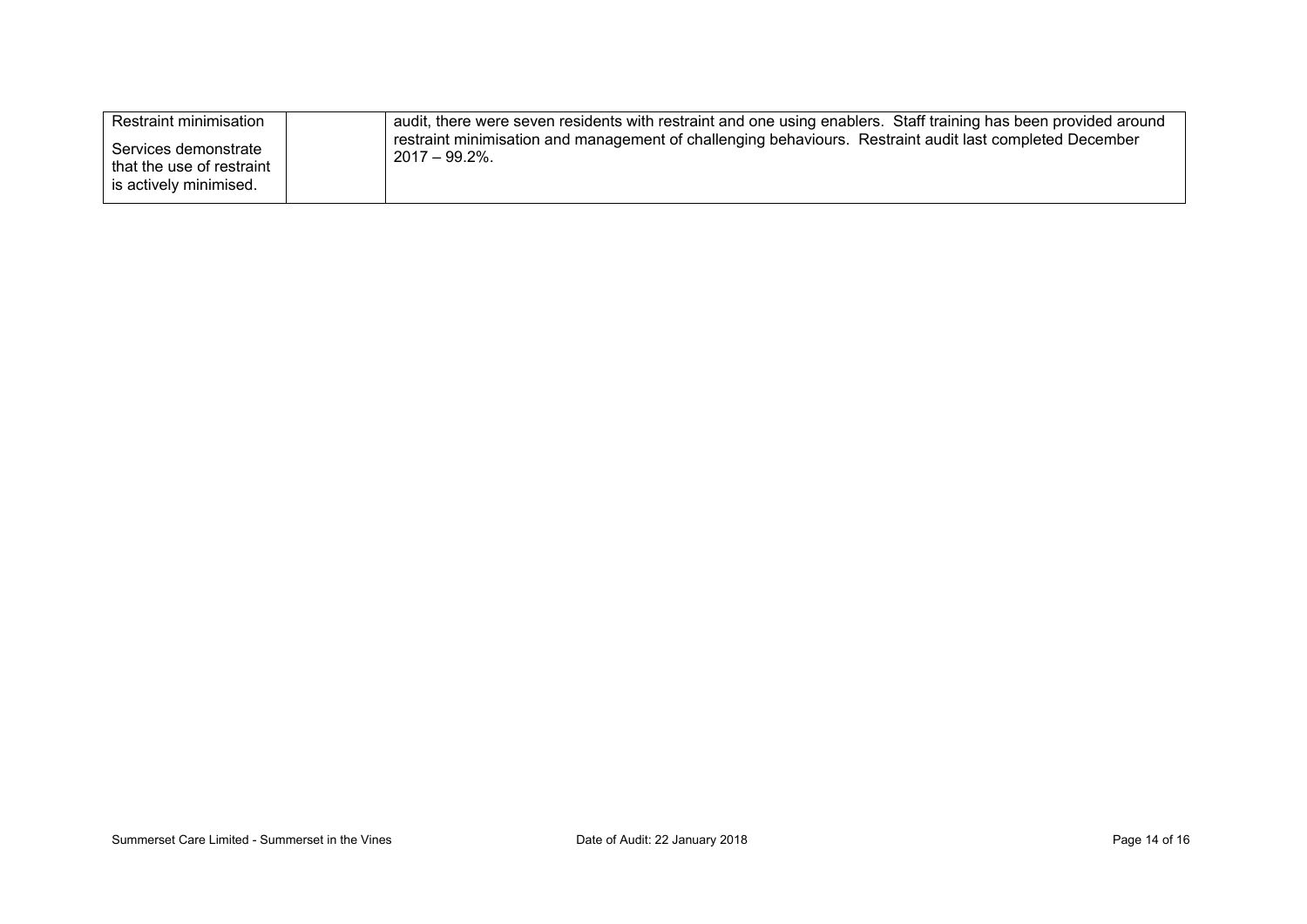## **Specific results for criterion where corrective actions are required**

Where a standard is rated partially attained (PA) or unattained (UA) specific corrective actions are recorded under the relevant criteria for the standard. The following table contains the criterion where corrective actions have been recorded.

Criterion can be linked to the relevant standard by looking at the code. For example, a Criterion 1.1.1.1: Service providers demonstrate knowledge and understanding of consumer rights and obligations, and incorporate them as part of their everyday practice relates to Standard 1.1.1: Consumer Rights During Service Delivery in Outcome 1.1: Consumer Rights.

If there is a message "no data to display" instead of a table, then no corrective actions were required as a result of this audit.

| <b>Criterion with desired</b><br>outcome                                                                                                                                                 | <b>Attainment</b><br>Rating | <b>Audit Evidence</b>                                                                                                                                                                                                                              | <b>Audit Finding</b>                                                                                                                                                                   | <b>Corrective action</b><br>required and<br>timeframe for<br>completion (days)                                                                             |
|------------------------------------------------------------------------------------------------------------------------------------------------------------------------------------------|-----------------------------|----------------------------------------------------------------------------------------------------------------------------------------------------------------------------------------------------------------------------------------------------|----------------------------------------------------------------------------------------------------------------------------------------------------------------------------------------|------------------------------------------------------------------------------------------------------------------------------------------------------------|
| Criterion 1.2.3.6<br>Quality improvement data are<br>collected, analysed, and<br>evaluated and the results<br>communicated to service<br>providers and, where<br>appropriate, consumers. | PA Low                      | The organisation has a quality management<br>system in place that schedules the internal<br>audits and monitoring required. Corrective<br>action plans were not always completed and<br>signed off for internal audits that were not<br>compliant. | There is an internal audit<br>schedule calendar in place.<br>Sixteen of eighteen corrective<br>action plans were not<br>completed and signed off for<br>internal audits not compliant. | Ensure that any<br>corrective action plans<br>required for any<br>internal audits that are<br>not compliant are<br>completed and signed<br>off.<br>90 days |